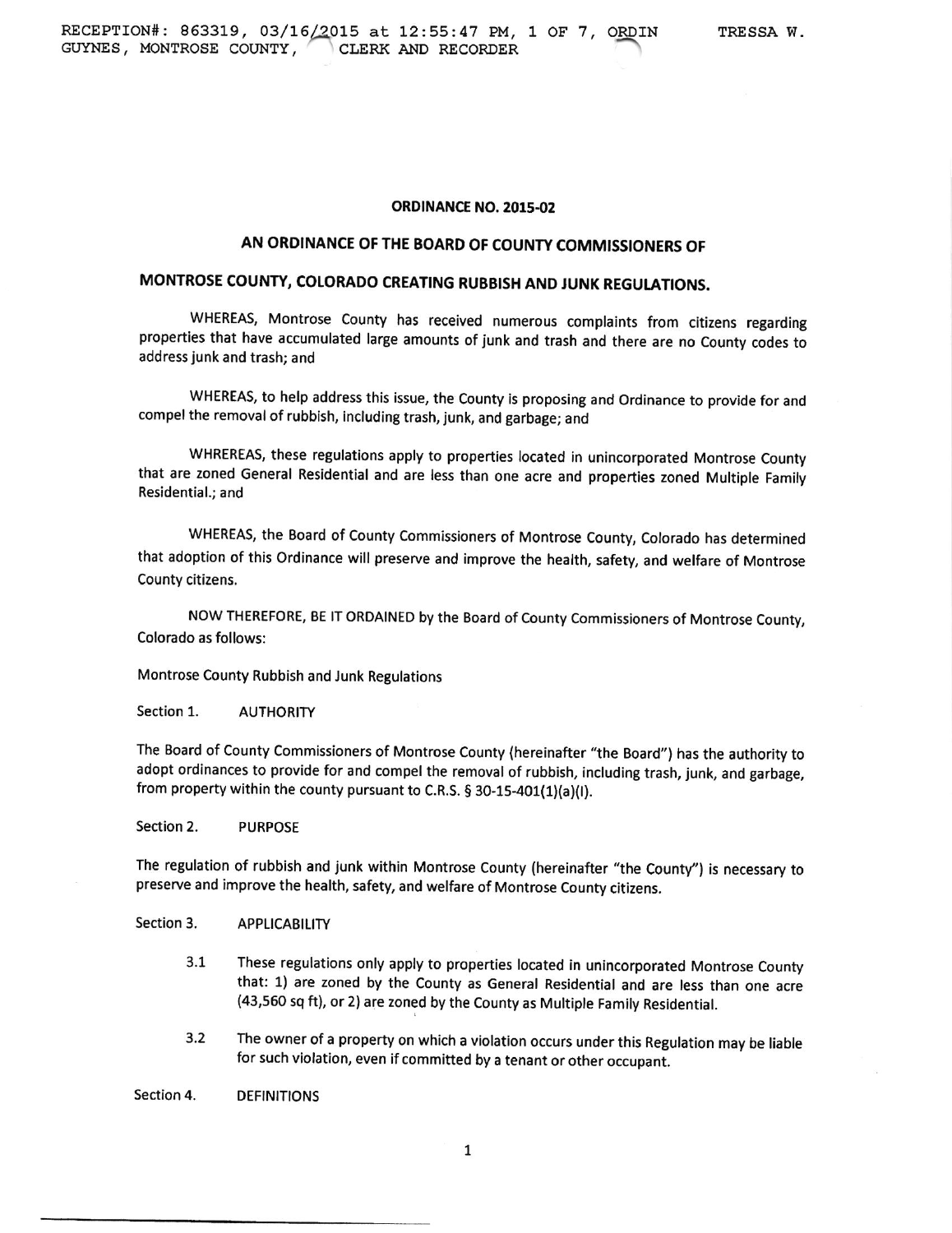- "lmpounded property''means that personal property which was deemed to be rubbish or junk and impounded by the County. 4.1
- "Junk" means any broken, abandoned, or discarded item, or any item in disrepair, including but not limited to: unusable or broken machinery; metal or scrap; unlicensed or inoperable motor vehicles or motor vehicle parts or tires; unlicensed or inoperable recreational vehicles or their parts; uninhabitable or decaying mobile or manufactured homes or their parts; discarded construction or remodeling or repair materials; unwanted or discarded household items including but not limited to appliances, sporting equipment, and furniture; or any object or material which causes or is likely to cause a public hazard or nuisance, 4.2
- $4.3$ "Owner" means the owner of real property on record with the Montrose County Tax Assessor's Office.
- $4.4$ "Property'' means real property.
- "Rubbish" means any discarded item, including but not limited to: trash, garbage, litter, refuse, debris, newspapers, magazines, packaging materials, waste paper or cardboard, dead animal carcasses, household waste, and lawn or garden waste. 4.5

#### VIOLATIONS Section 5.

- $5.1$ Rubbish
	- 5.1.a lt shall be unlawful for any person to allow the accumulation of rubbish on his or her property, unless such rubbish is within a trash can or container which has <sup>a</sup> tight fitting lid, in a closed trash bag, or entirely enclosed within a building.
	- 5.l.b lt shall be unlawful for any person to cause the accumulation of rubbish onto any public property or the private property of another, except into a receptacle or container for such purpose which such person is authorized to use.
- $5.2$ Junk
	- $5.2.a$ It shall be unlawful for any person to allow junk upon his or her own property, unless such junk is within a trash can or container which has a tight fitting lid, entirely enclosed within a building, or is screened by a fence or other enclosure so that the junk cannot be seen from outside of the property.
	- It shall be unlawful for any person to cause junk to be on any public property or the private property of another without authorization and without complying with the provisions set forth in 5.2.a of this section. 5.2.b
	- This Section 5.2 shall not apply to any salvage businesses lawfully located in <sup>a</sup> General Residential District as of the effective date of this Regulation, and operated continually thereafter.  $5.2.c$